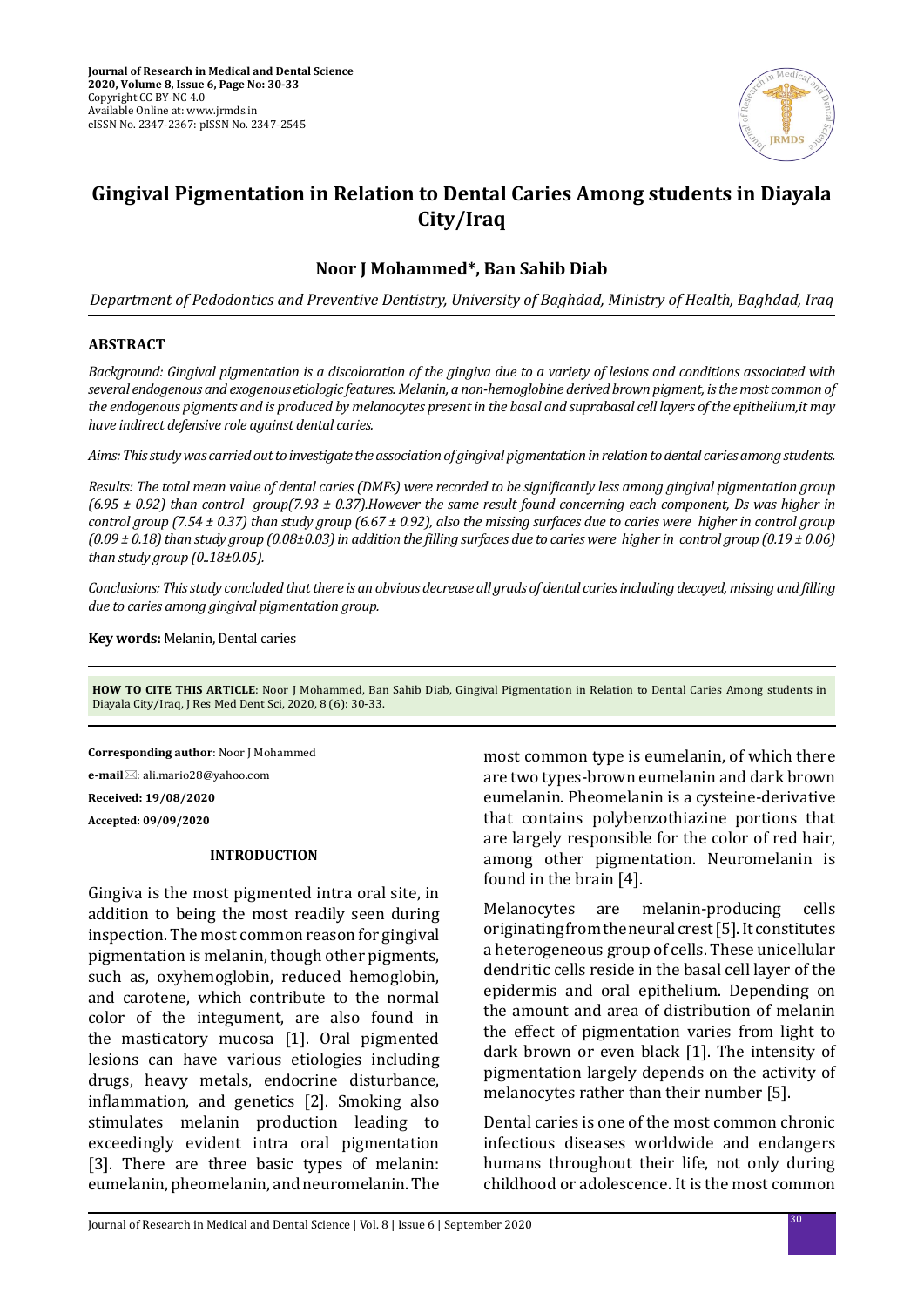cause of tooth loss and pain in the oral cavity [6,7]. Epidemiological studies indicate a differentiated incidence of caries in various countries. Dental caries, as a process determined by lifestyle, may be subject to activation in each period of human life if hygiene and diet are neglected even for a period as short as a few weeks [8,9]. In adverse conditions even the most resistant teeth will be affected by this disease [10]. In the early stages the caries progress, can be stopped or reversed, but if left untreated, the disease may cause dysfunctions of the masticatory apparatus and systemic odontogenic infections.

Melanin pigmentation may possess indirect defensive role against dental caries, through the role of melanocyte on immune system. melanocytes can act as antigen presenting cells, can stimulate T-cell proliferation and<br>can phagocytose microorganisms. Thus. can phagocytose microorganisms. melanocytes and their products have the capacity to inhibit proliferation of bacterial and fungal microorganisms. Therefore, melanocytes and melanins may be viewed as an integral part of the innate immune system with a role in neutralizing the products of superficial bacterial and fungal infective agents [11].

 As far there is no previous Iraqi study concerning the effect of gingival pigmentation on oral health. The aim of this study was to investigate the caries experience in relating to gingival pigmentation among intermediate and secondary students.

# **SUBJECT AND METHODS**

Across sectional comparative study was carried out during the period from mid-October 2019 until the mid of March 2020. The representative sample of students with gingival pigmentation will be pooled from intermediate and secondary school students their age ranging from 13- 16 years for both gender and compared with students with non-pigmented gingiva. gingival pigmentation was assessed according to the criteria of gingival pigmentation index by Kumar, et al. [12]. An approval was obtained from the student's parent that were given an information sheet and consent form which provide simple description about the present study and its importance to insure voluntary precipitation. Oral examination was carried out under standardized condition according to the criteria of WHO in 2013. Clinical examination was performed by using plane mouth mirror and dental probe. Caries experience was recorded according to the criteria suggested by Manji et al. [13], these criteria allow for recording decayed lesion severity.

Data were collected and analyzed using using SPSS version 21 (statistical package for social sciences). Differences between 2 groups were examined by Two independent sample T test, p<0.05 was considered as statistically significant.

# **RESULTS**

Dental caries experience are shown in Table 1 that illustrates dental caries represented by DMFS was recorded to be less among gingival pigmentation group with mean value (6.95 ± 0.92) than control group(7.93±0.37) with a statistically significant difference in DMFs (p<0.038). The same result found concerning DMFT, but the difference was not significant. concerning each component, the result of present study illustrates although the mean values of Ds Ms Fs were higher in control group than study group. But the differences were not significant.

Table 2 shows caries experience among study group according to gingival pigmentation scores, concerning DMFs and DMFT the mean values were higher among score one and decrease with increase gingival pigmentation severity how are the differences were not significant. The figure was found concerning each component of DMF score (Ds, Ms, Fs) as the mean values derease with increasing severity of gingival pigmentation.

Table 3 shows the severity dental caries that was represented by four grades between study and control groups. the data revealed that all grades of dental caries Ds (D1, D2, D3, D4) were lower among study group than control group. However, all the differences were not significant.

Table 4 demonstrates the severity of dental caries according to the severity of gingival pigmentation scores. This table shows that the higher mean score for dental caries concerning D1and D4 were found among score 2 gingival pigmentation, other value was found among score 3 and the D3 was found to be higher among lowest score of gingival pigmentation. All these differences were found not to be significant.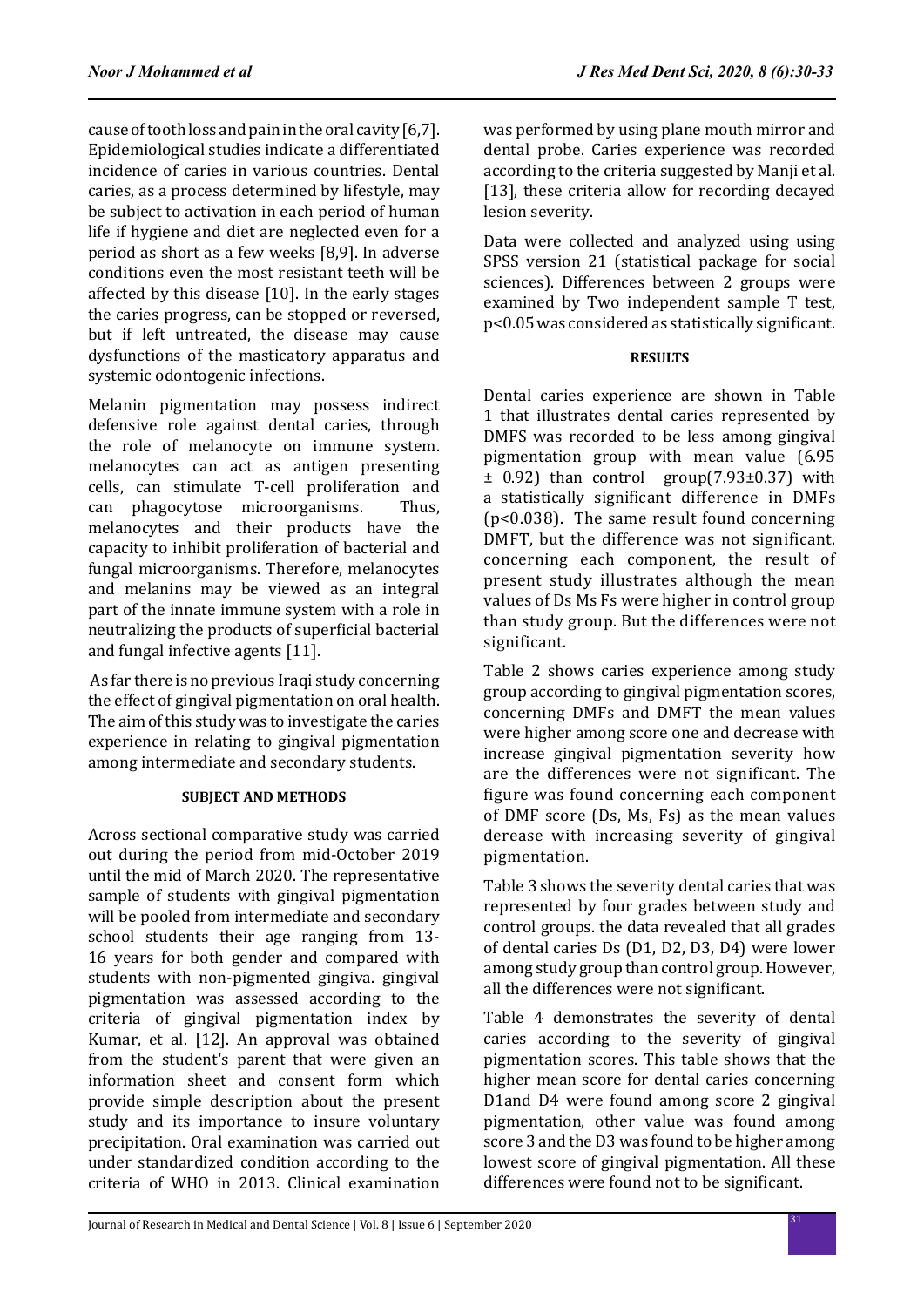|             |                           |      |      | Groups  |      |      |        |  |  |
|-------------|---------------------------|------|------|---------|------|------|--------|--|--|
|             | Study                     |      |      | Control |      |      |        |  |  |
|             | N                         | Mean | SE   | N       | Mean | SE   |        |  |  |
| Ds          | 140                       | 6.67 | 0.29 | 140     | 7.54 | 0.37 | 1.848  |  |  |
| Ms          | 140                       | 0.08 | 0.03 | 140     | 0.18 | 0.09 | 1.074  |  |  |
| Fs          | 140                       | 0.18 | 0.05 | 140     | 0.19 | 0.06 | 0.175  |  |  |
| <b>DMFs</b> | 140                       | 6.95 | 0.29 | 140     | 7.93 | 0.37 | 2.090* |  |  |
| <b>DMFt</b> | 140                       | 5.6  | 0.2  | 140     | 6.09 | 0.25 | 1.543  |  |  |
|             | *Significant $p \le 0.05$ |      |      |         |      |      |        |  |  |

#### **Table 1: Dental caries experience among student with gingival pigmentation (study) compared to control group.**

| Table 2: Dental caries experience according to the severity of gingival pigmentation score. |                                |    |       |           |      |      |
|---------------------------------------------------------------------------------------------|--------------------------------|----|-------|-----------|------|------|
|                                                                                             | Gingival<br>pigmentation score | N  | Mean  | <b>SE</b> | F    | р    |
|                                                                                             | 1                              | 32 | 7.38  | 0.6       |      |      |
| Ds                                                                                          | $\overline{2}$                 | 55 | 6.51  | 0.5       | 0.86 | 0.43 |
|                                                                                             | 3                              | 53 | 6.42  | 0.46      |      |      |
| Ms                                                                                          | 1                              | 32 | 0.09  | 0.07      |      | 0.82 |
|                                                                                             | 2                              | 55 | 0.09  | 0.05      | 0.2  |      |
|                                                                                             | 3                              | 53 | 0.06  | 0.03      |      |      |
| Fs                                                                                          | $\mathbf{1}$                   | 32 | 0.34  | 0.16      |      | 0.13 |
|                                                                                             | $\overline{2}$                 | 55 | 0.2   | 0.1       | 2.1  |      |
|                                                                                             | 3                              | 53 | 0.06  | 0.03      |      |      |
| <b>DMFs</b>                                                                                 | 1                              | 32 | 7.91  | 0.57      |      |      |
|                                                                                             | $\overline{2}$                 | 55 | 6.8   | 0.5       | 1.67 | 0.19 |
|                                                                                             | 3                              | 53 | 6.53  | 0.46      |      |      |
| <b>DMFt</b>                                                                                 |                                | 32 | 6.25  | 0.39      |      |      |
|                                                                                             | $\overline{2}$                 | 55 | 5.53  | 0.31      | 1.81 | 0.17 |
|                                                                                             | 3                              | 53 | 5.283 | 0.317     |      |      |

#### **Table 3: The severity of dental caries among gingival pigmentation group compared with control group.**

|                | <b>Groups</b> |      |           |         |      |           |      |      |
|----------------|---------------|------|-----------|---------|------|-----------|------|------|
|                | Study         |      |           | Control |      |           |      | р    |
|                | N             | Mean | <b>SE</b> | N       | Mean | <b>SE</b> |      |      |
| D <sub>1</sub> | 140           | 1.36 | 0.13      | 140     | 1.51 | 0.16      | 0.75 | 0.46 |
| D <sub>2</sub> | 140           | 3.53 | 0.22      | 140     | 3.89 | 0.27      | 1.03 | 0.3  |
| D <sub>3</sub> | 140           | 1.31 | 0.23      | 140     | 1.66 | 0.24      | 1.09 | 0.28 |
| D <sub>4</sub> | 140           | 0.47 | 0.12      | 140     | 0.61 | 0.14      | 0.77 | 0.44 |

#### **Table 4: The severity of dental caries according to gingival pigmentation scores.**

|                | Gingival<br>pigmentation score | N  | Mean | <b>SE</b> | F    | p    |
|----------------|--------------------------------|----|------|-----------|------|------|
| D <sub>1</sub> |                                | 32 | 1.28 | 0.21      |      |      |
|                | $\overline{2}$                 | 55 | 1.44 | 0.19      | 0.13 | 0.88 |
|                | 3                              | 53 | 1.32 | 0.24      |      |      |
|                |                                | 32 | 3.63 | 0.51      |      |      |
| D <sub>2</sub> | $\overline{2}$                 | 55 | 3.35 | 0.37      | 0.23 | 0.8  |
|                | 3                              | 53 | 3.66 | 0.31      |      |      |
|                |                                | 32 | 2.19 | 0.62      |      |      |
| D <sub>3</sub> | $\overline{2}$                 | 55 | 1.15 | 0.36      | 2.35 | 0.1  |
|                | 3                              | 53 | 0.94 | 0.28      |      |      |
| D <sub>4</sub> |                                | 32 | 0.34 | 0.17      |      |      |
|                | J.                             | 55 | 0.56 | 0.21      | 0.27 | 0.77 |
|                | 3                              | 53 | 0.45 | 0.19      |      |      |

## **DISCUSSION**

The data of present study showed that the Severity of dental caries was found to be lower with increase gingival pigmentation score, there is no previous study to compare with, this result could be attributed to the ability and the capacity of Melanins to sequester metal ions and